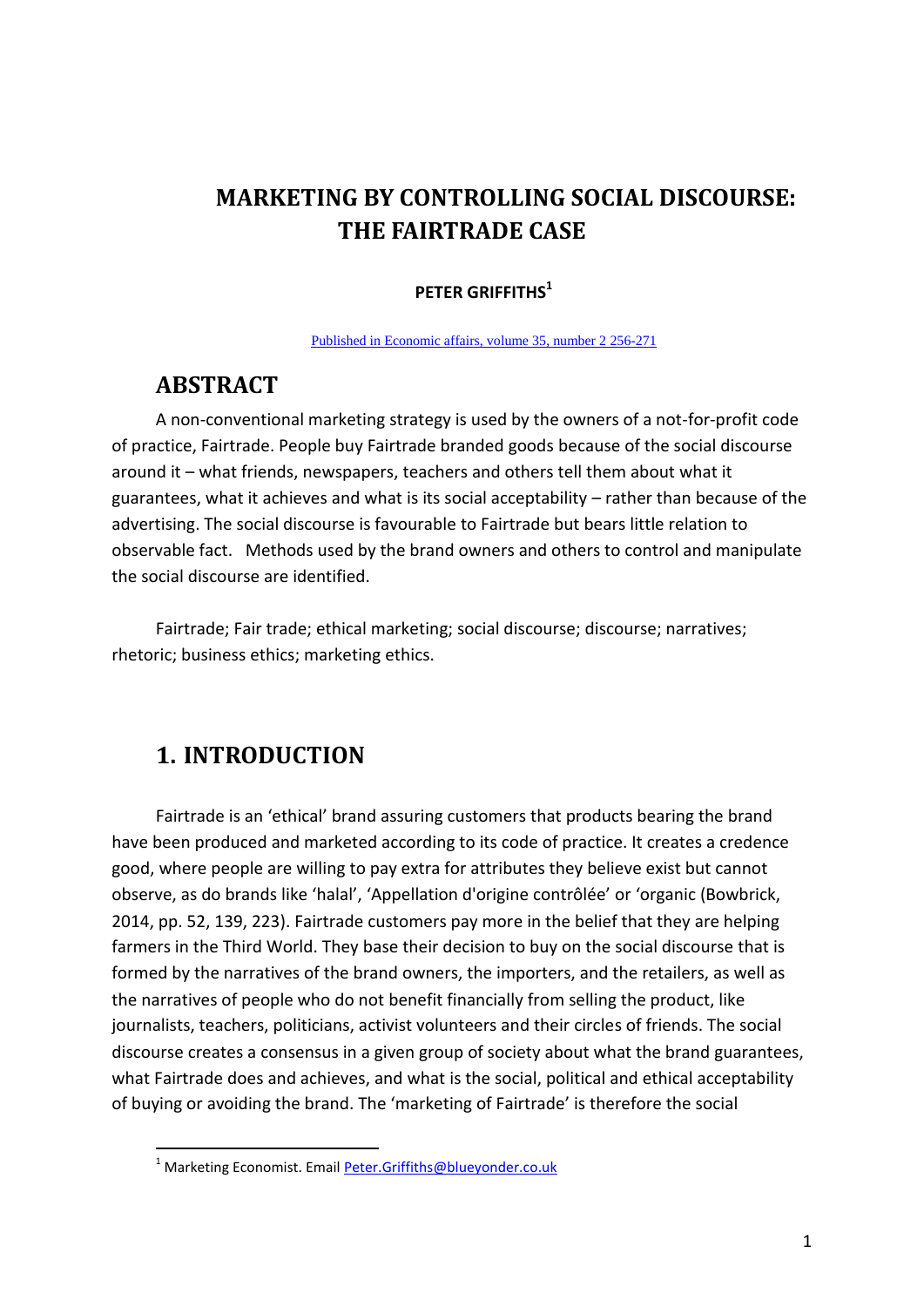discourse arising from all narratives. This paper examines how the social discourse is manipulated to produce a marketing message which does not tally with the observed facts.

Social discourse analysis shows that, 'virtually all levels and structures of context, text, and talk can in principle be more or less controlled by powerful speakers, and such power may be abused at the expense of other participants' (Van Dijk, 2003, p. 357). This explicitly does not imply a dictator controlling all media and public discourse. Rather there are firms, organizations and individuals each exercising control of part of the discourse by publicizing and repeating some of the narratives they are exposed to, by creating new narratives and by suppressing other narratives .

The marketing of Fairtrade cannot therefore be analysed in terms of elementary economics of marketing which has a clearly defined product with objective characteristics, where profit maximization is the goal and where there is perfect information, nor can it be assumed that advertising and marketing are carried out in the ways described in textbooks. In the analysis it cannot be assumed that the motivations or ethical drivers are the same as for 'Coca Cola', 'halal' or 'organic'.

This paper covers the marketing Fairtrade branded coffee to UK consumers. It covers only the Fairtrade brand to avoid the confusion caused because the words 'fair trade' are used with many different meanings and covers only the main Fairtrade product, coffee, as the detailed standards for some of the less important products are not the same.<sup>1</sup> The brand is owned by Fairtrade International in Germany, the organization that sets the standards for the code of practice and monitors them. (This organization has operated under several names over the years, including Fairtrade Labelling Organizations International, Fairtrade Labelling Organization and FLO. For clarity it will be referred to as Fairtrade International throughout this paper. Citations, of course, use the name of the author stated on the document, the name of the organization at the time). The administration and marketing of the brand in consuming countries is done by affiliated organizations like The Fairtrade Foundation UK. The coffee is sold in the UK in the normal way, with the certification brand being used in additional to the commercial brand. There are substantial reviews of the research literature in Griffiths (2012; 2013; 2010) and Mohan (2010)

This paper begins with the official, legal narrative of Fairtrade International, laying out the standards that must be met. It goes on to look at some of the other narratives derived from this, including the marketing narratives of Fairtrade International, The Fairtrade Foundation UK, and the firms selling Fairtrade, and the narratives of people and organizations who may not benefit financially from selling the brand.

# **2. THE OFFICIAL FAIRTRADE INTERNATIONAL NARRATIVE**

The Fairtrade International set out the standards that must be met if the coffee is to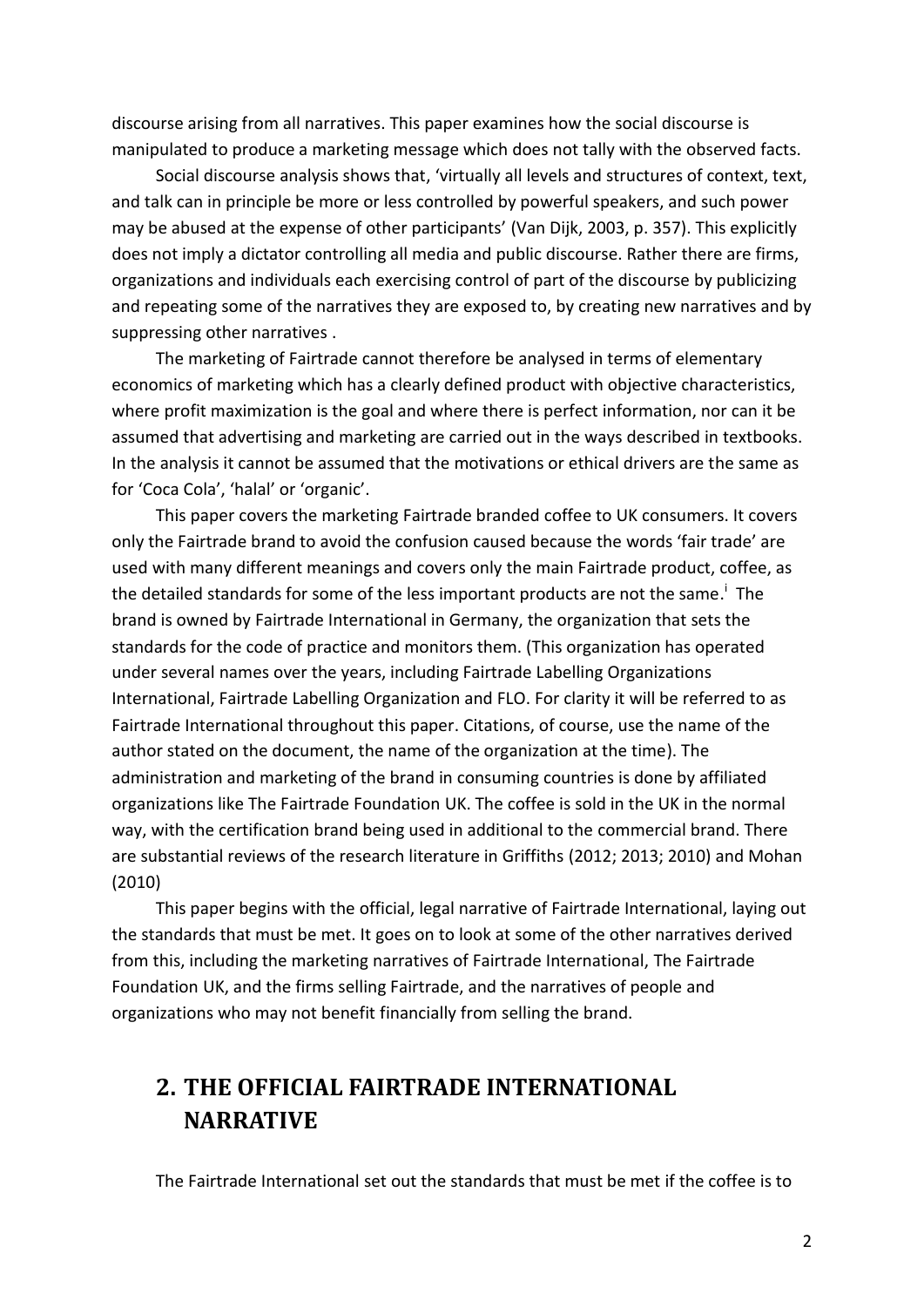be certified as Fairtrade, and to be sold under the trade mark (Fairtrade International (FLO), 2011a; Fairtrade Labelling Organizations International e.V., 2011b).

Importer must pay a price, 'free on board' the ship (FOB), which is at least the minimum price laid down by Fairtrade International, and which is, in any case, higher than the world price for coffee of that quality by a fixed amount, 'the Fairtrade premium'. Marketing firms in the producing country pay significant certification and inspection fees for the right to market some of their product as 'Fairtrade certified' (FLO-CERT Gmbh, 2011). The Fairtrade premium may be used to pay costs incurred by the marketing firms: if it is all used in this way, as sometimes happens, the farmer is paid a reduced price; if there is some left over, it must be spent on 'social projects' such as laying out a baseball pitch, building a schoolroom or running a women's group. It can never be used to pay farmers a higher price.

The marketing firms must be farmers' cooperatives – these have been a mainstream marketing system for the last 150 years. They must conform to health and safety and employment criteria which are likely to be similar to those laid down in national legislation. There is a long list that the Fairtrade inspectors, FLO-CERT, must check, as well as the accounts. Individual farmers must meet similar criteria, notably not using child labour.

Coffee packers in the UK pay a 3% licensing fee for use of the brand, which is nearly all spent on marketing. Distributors and traders from the farm gate to the UK consumer may charge any margin they wish.

This narrative is addressed to firms seeking certification, though it is available on the Fairtrade International website.

### **3. OTHER FAIRTRADE NARRATIVES**

Both Fairtrade International and The Fairtrade Foundation UK have marketing narratives which differ from the official and internal narratives. The public relations narratives to firms, governments, local governments, civil servants, politicians and the media cannot be observed by outsiders, but since they are clearly effective we cannot ignore them. The Fairtrade Foundation UK has a visible marketing campaign using its website and providing both on-line and printed marketing material particularly for use in the workplace and in schools. It uses e-mail and personal communications to volunteers and, through them, to pupils, schools and religious organizations. It has a largely invisible narrative to distributors, controlling how they market their Fairtrade products (Fairtrade Foundation, 2013a; Fairtrade Foundation, 2013b; Fairtrade Foundation, 2012).

Often charity workers believe that the marketing message misrepresents their carefully planned and implemented work, but the institution believes that the misleading message will get more money to do the good work (e.g. Andresen (2006, pp. 141, 142)). It can be argued that this is ethically justified. Less easy to justify is giving a false message to get money to do something that the institution believes is good, when it thinks that the donors may consider it to be useless or harmful. Often workers give a false message to protect the institution, as when NHS managers silencing whistleblowers. And people lie to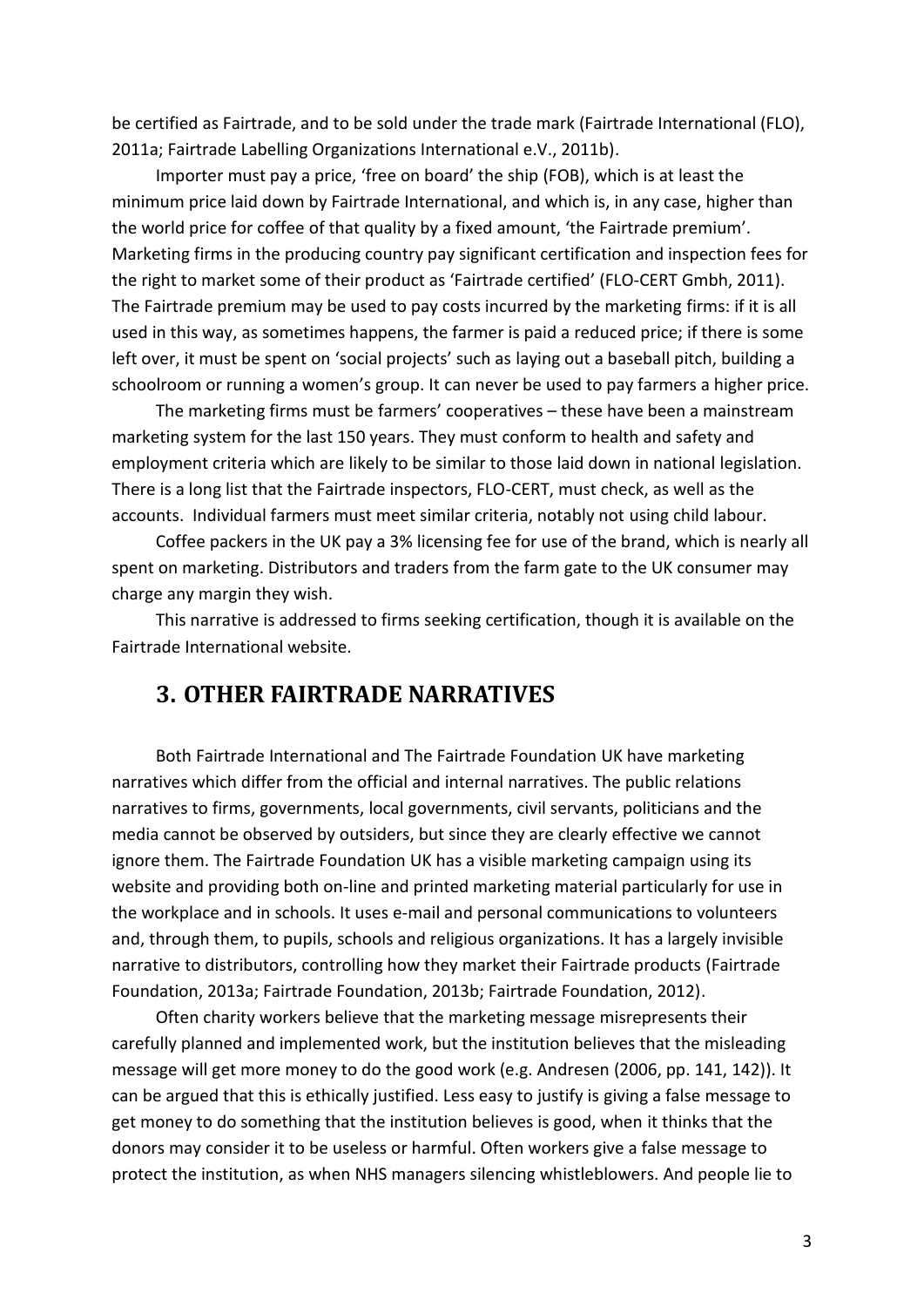protect their jobs. As with any organization Fairtrade has internal narratives on, for example, whether it is meeting its objectives and whether the objectives should be changed. These only occasionally become public as when the book, The Fair Trade Scandal by insider Ndongo Sylla, appeared in 2014.

The narratives are processed by the recipients in two ways: System 1, the experiential system, and System 2, the analytic system (Epstein, 1994; Slovic, 2007). System 1 is affective, pleasure-pain oriented; it has connections by association; the recipients' behaviour is mediated by past experiences; it works through images, metaphors and anecdotes; the message can be processed rapidly; it calls for immediate action; it is selfevidently valid. System 2 is reason-based; it analyses with logic and evidence; action is based on conscious appraisal of events; reality is described in abstract words and numbers; the message takes longer to process and there will not be immediate action. Someone using System 1 when investing may land up in a Ponzi scheme and someone using System 2 when a lion walks through the door may end up in the lion.

The rhetorical strategy of the marketing narrative impacts on the way recipients process information to affect purchasing. The classical 'proofs of rhetoric' are ethos, establishing the credibility of the speaker, logos, providing the logic and information, and pathos, developing the emotion that will eventually get action (Leith, 2011; Charteris-Black, 2014). Different strategies may suit the sellers. They may identify which System consumers use, and use rhetoric that supports this system, or they may choose a rhetoric that changes the system used, perhaps leaving out the logos to force customers to use System 1, or leaving out the ethos and pathos to force customers to buy on System 2, seeing which supplier produces the best product at the lowest price.

### **3.1 Ethos**

Consumers buy Fairtrade for the satisfaction that they get from acting according to their values, so Fairtrade's marketing aims to show that its values are different from those of the mainstream brands. It concentrates its marketing on ethos, suggesting that it shares customers' values and is acting according to them. This goes far beyond the simple halo effect, that a firm that is good in one respect is believed to be good in others.

Fairtrade's ethos starts with the brand name – we all believe passionately in fairness, even though we may disagree strongly about what is fair, as fairness is a 'thin' concept (Walzer, 1994, 2001). The name also implies that coffee without the 'fair' in the name is unfair. Other fair trade (two words) organizations complain that this is deceptive, first appropriating the goodwill that they created, then suggesting that Fairtrade is the only coffee traded fairly.

The Fairtrade marketing narrative uses the classical rhetorical method of listing those values where there is agreement in the hope that potential customers will believe that they agree in all values. It mentions a lot of values, like fairness, protecting the environment, democracy, organic farming, Trade Justice, higher prices for farmers, health, stopping child labour, women's movements, trade unions and education – so many values that few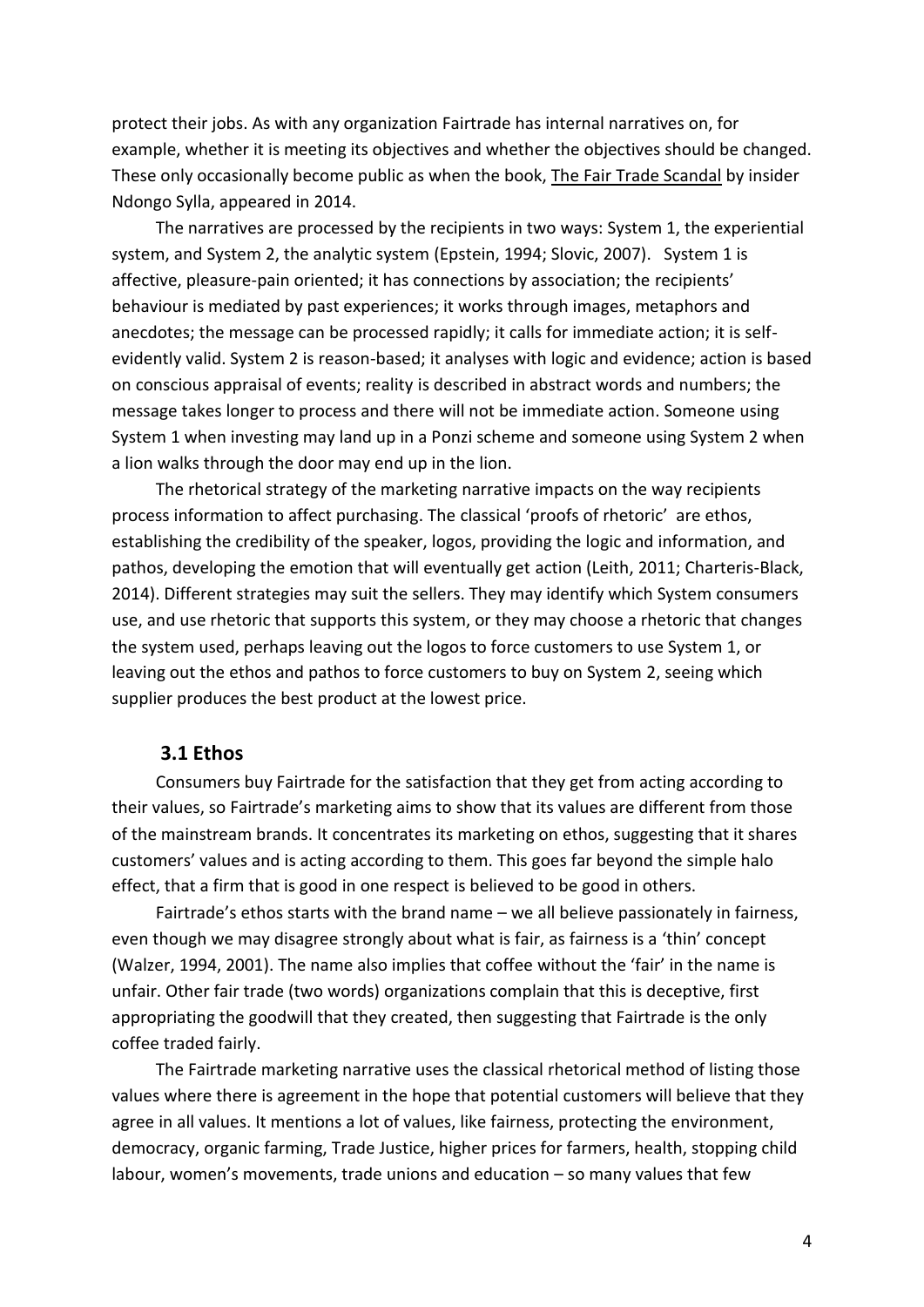resources can be spent on any of them. For example, the low proportion of the extra price that reaches the exporting firm (Griffiths P. , 2012, p. 359) taken with information provided by Fairtrade International (Fairtrade Labelling Organizations International, 2010) suggests that perhaps between one and five ten thousandths of the extra consumer price is spent on the environment and three times this on education.

The ethos is used to instil the beliefs that the brand owners understand the problems facing poor farmers in the Third World, that they have a viable, cost effective, solution, that they have evidence that their solution works and that they monitor and control all aspects, not just the cash. This is done by anecdotes saying that some individuals have benefited. People reading or hearing these anecdotes fantasize what Fairtrade is and what it does. They fantasize because they do not have the information to make an informed guess or to imagine –virtually no one in rich countries has any knowledge of the agricultural economy of an African village, of the governance of first, second and third tier producer cooperatives and of the marketing chain for coffee.

The use of ethos to get consumers to fantasize what Fairtrade's values are, what it does and what it achieves, can only work if very little hard information and evidence, logos, is made available, so customers are forced into System 1. The more evidence that is given, the greater the number of people that believe that charities other than Fairtrade may fit their values better.

### **3.2 Pathos**

Pathos is the arousing of the emotions to change the affect, which one psychologist defines as 'the positive and negative feelings that combine with reasoned analysis to guide our judgments, decisions and actions' (Slovic, 2007, p. 82). The Fairtrade advertising relies on pathos. Fairtrade asks advertisers to concentrate on what they call 'beautiful reportage' (Fairtrade Foundation, 2012), with pictures of smiling people, beautiful people, on clean well-dressed people working on their farms (though this is not what people look like when working hard in the fields anywhere in the world). <sup>ii</sup> The people are presented as belonging to families and social groups: the deserving poor who we would be happy to help. The Fairtrade Marketing Manual (Fairtrade Foundation, 2012) emphasizes the use of anecdotes about individual farmers 'with hopes, ambitions and worries, just like us' and giving 'interesting little nuggets of information'. 'Sense of place and origin is massively important in helping the consumer connect'. 'Focus and "hero" on one Fairtrade producer where you can and, where relevant reference communities in the text' (Fairtrade Foundation, 2013a).

 This is very like the images used by Coca Cola – beautiful people in a tight-knit community, people having fun, people like us.

Photographs have straplines that are pure pathos with no logic or evidence, just an emotional appeal for action.

> 'Paying a fair price is important to me. We all need to be able to look after our families.'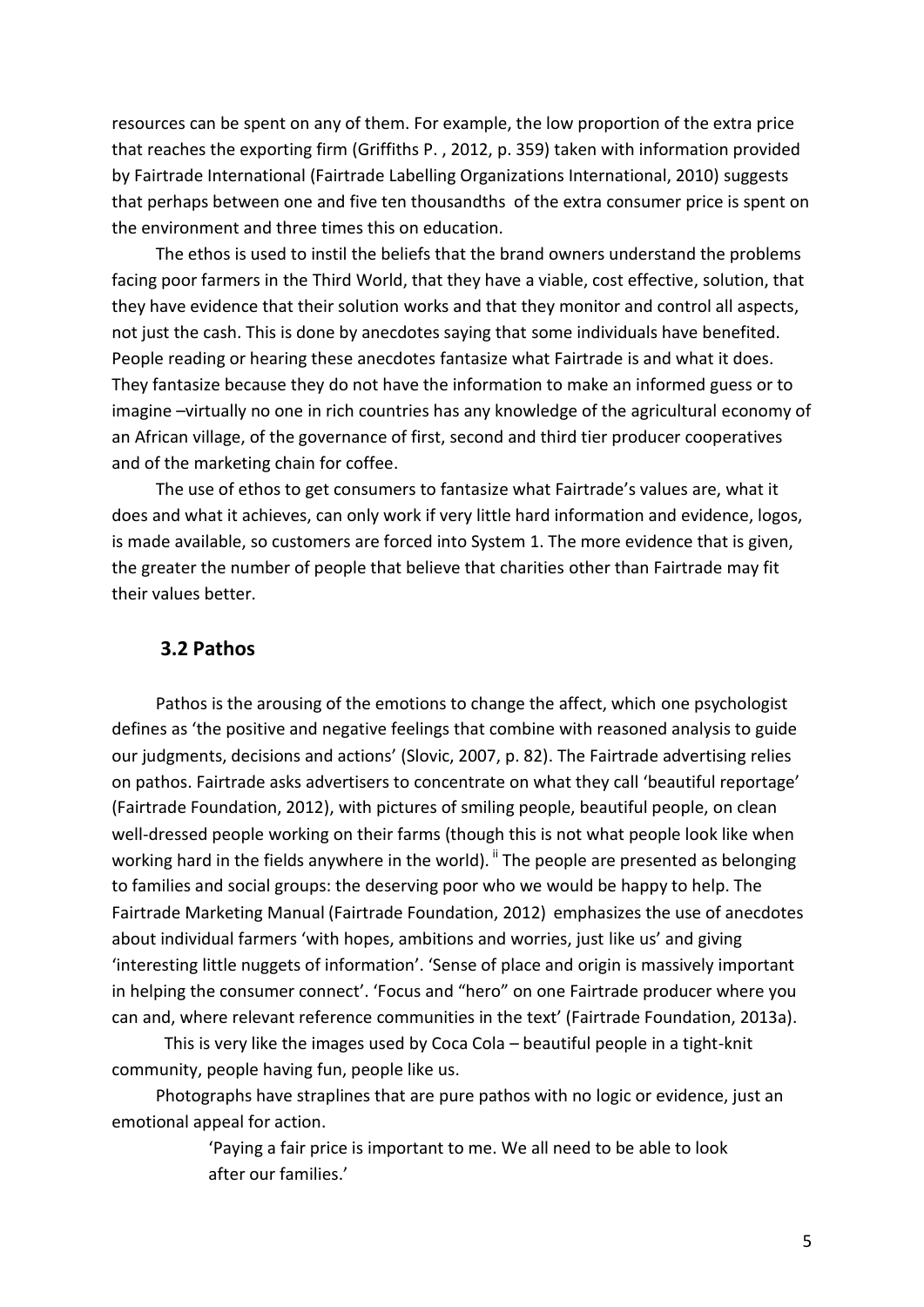'When you choose coffee and fruit and clothes with Fairtrade, you know farmers like me, Moussa from Mali, can support my family and strengthen my community and protect our world.' 'Choose Fairtrade to give the grower a fair price for a fair life.' 'Fairtrade is about better prices, decent working conditions, local sustainability and fair terms for farmers in the developing world.'

### **3.3 Logos**

Logos is the presentation of evidence and logic. It is not surprising that neither should be presented in a particular advertisement, but it is extraordinary that a charity justifying its existence by what it achieves should not present evidence and logic to justify its claims. Some questions not answered are:

- How much extra do customers pay when they buy Fairtrade?
- How much of this reaches the exporters?
- How much of this goes on extra marketing costs arising from Fairtrade membership?
- What impact does this have on the profits of the Fairtrade traders?
- How much is spent on social projects? What projects?
- What is the impact? What is the impact on non-Fairtrade producers?
- How much reaches the farmers? What extra costs do they incur in producing Fairtrade?

This information is not available on Fairtrade websites or anywhere else, though much of it should be routinely available. Even the little information that is claimed to be available is not provided in spite of repeated requests (Griffiths P. , 2012). That means that the marketing narrative relies entirely on ethos and pathos, the emotion that drives purchase, followed by the exhortation, 'Buy Fairtrade now.'

When the *only* objective is increased sales, this can be justified. First, statistics and accounts put off customers: most people just stop reading when they see them. Second, presenting evidence or logic moves customers from the System 1 mode, in which they think emotionally, are easy to persuade, and they act quickly, into the System 2 analytical mode, in which they question the information and the conclusions to be drawn from it, and in which they are much harder to persuade to buy (Epstein, 1994; Slovic, 2007). Third, statistics on the number of people in need reduce the effectiveness of the message. People identify easily with a photograph of a single person, particularly a person who is obviously a member of a family or a small group. They find it difficult to identify with a large number of people who are in need. Normally, the larger the number of people in need, the smaller the amount of money per head donated to help them, and sometimes the smaller the total amount donated (see Slovic (2007) for a review of the evidence.)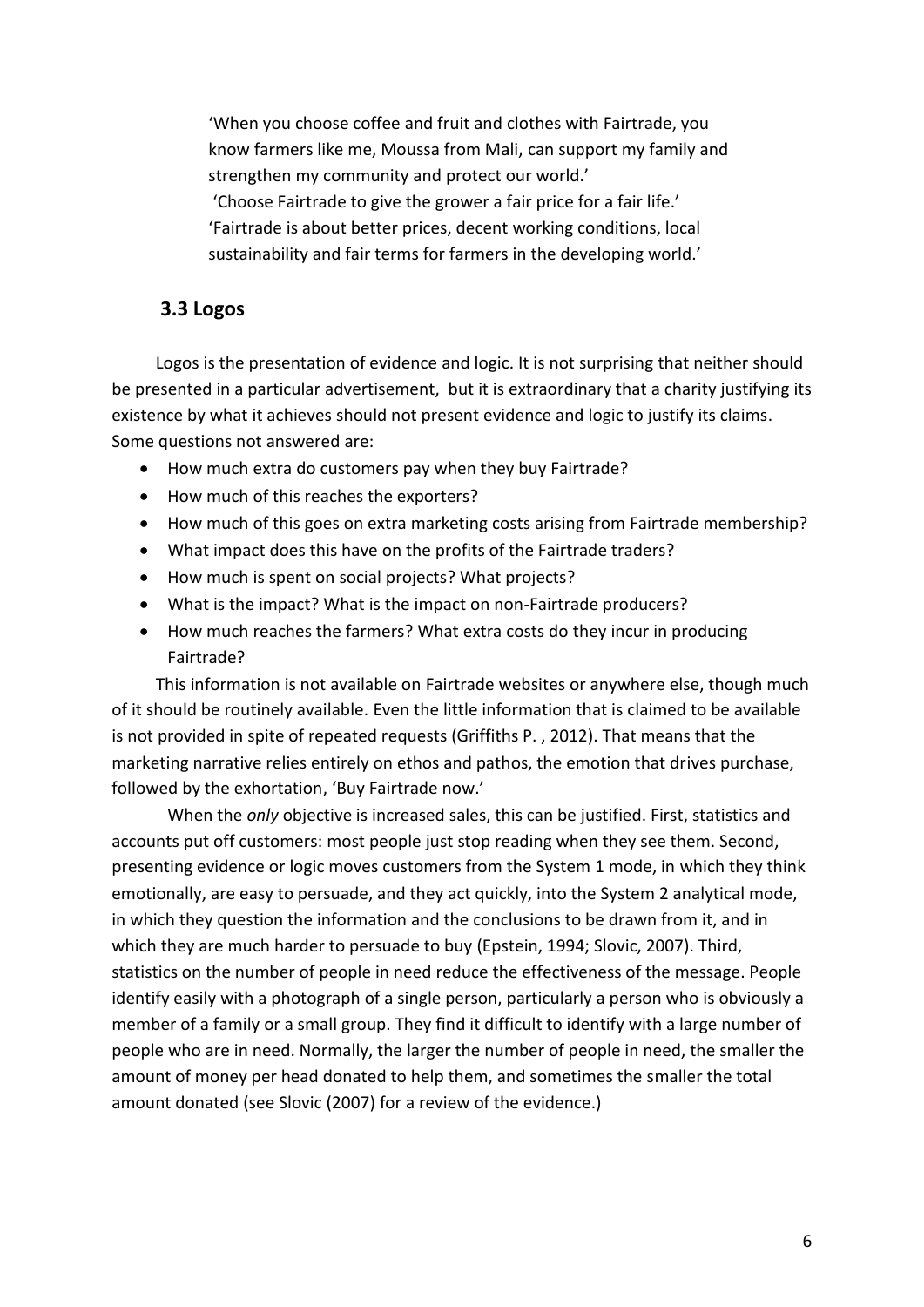### **4. THE FAIRTRADE FOUNDATION UK NARRATIVE**

The Fairtrade Foundation UK disseminates its narrative in many ways, including its websites, e-mails to supporters, publicity literature, talks to volunteers and prospective supporters like student unions, lesson plans for teachers, public relations campaigns aimed at politicians and the media, and its negotiations with firms using its brand and firms marketing Fairtrade products. It is, of course, impossible for outsiders to access some narratives, such as those within The Fairtrade Foundation UK, and those to other Fairtrade organizations, businesses, politicians and the media. That does not mean that they do not exist or can be ignored.

The official, published, narratives of The Fairtrade Foundation UK are very different from the fundamental narrative of the Fairtrade International standards (Fairtrade International (FLO), 2011a; Fairtrade Labelling Organizations International e.V., 2011b). These standards make it clear that there are no guarantees of prices to farmers. Any minimum prices or Fairtrade premiums are paid to exporters half way up to the marketing chain, as much as a thousand miles from the farmer. They are paid 'Free On Board' in the ship after assembly, processing, in-country transport costs and export taxes have been paid. If there is any surplus after the assembling and exporting firms have covered the additional costs of being registered as Fairtrade, it is spent on 'social projects' and is not paid to farmers. Farmers incur additional costs to meet Fairtrade standards, without being paid higher prices to cover them.

Fairtrade Foundation UK, however, makes the very different claim that that the key guarantee behind the FAIRTRADE Mark is

> *'A fair and stable price to farmers for their products'* (Fairtrade Foundation, 2005), and 'The FAIRTRADE Mark means farmers get a fair price for what they sell, plus a bit extra.' (Fairtrade Foundation, No date) 'The Fairtrade price is paid to farmers by whoever buys their crops.' (Fairtrade Foundation, 2012?)

Martin Hill, then Director of Commercial Relations, Fairtrade Foundation UK, now Executive Commercial Officer at [Fairtrade International ,](http://uk.linkedin.com/company/fairtrade-international-flo-?trk=ppro_cprof) stated,

'one thing you can guarantee with Fairtrade is that the minimum price

and the premium that you are paying is paid at farm gate' (Hill, 2009).

The narrative also withholds information, both on what Fairtrade International says it does, and what research shows actually happens. For example, in the very few cases where it has been possible for a researcher to work out the extra prices paid by consumers, it has been found that a very small part of the extra price reached the Third World exporting firm, e.g. less than 1% in Britain (Griffiths P. , 2012, p. 359), 11.5% in Finland (Valkila, Haaparanta, & Niemi, 2010), 2% in the United States (Kilian, Jones, Pratt, & Villalobos, 2006), 1.6% to18% in Britain (Mendoza & J. Bastiaensen, 2003). Mohan (2010, pp. 52-55) discusses similar evidence produced by Potts (2004), Harford (2005), Sellers (2005), Weber (2007) and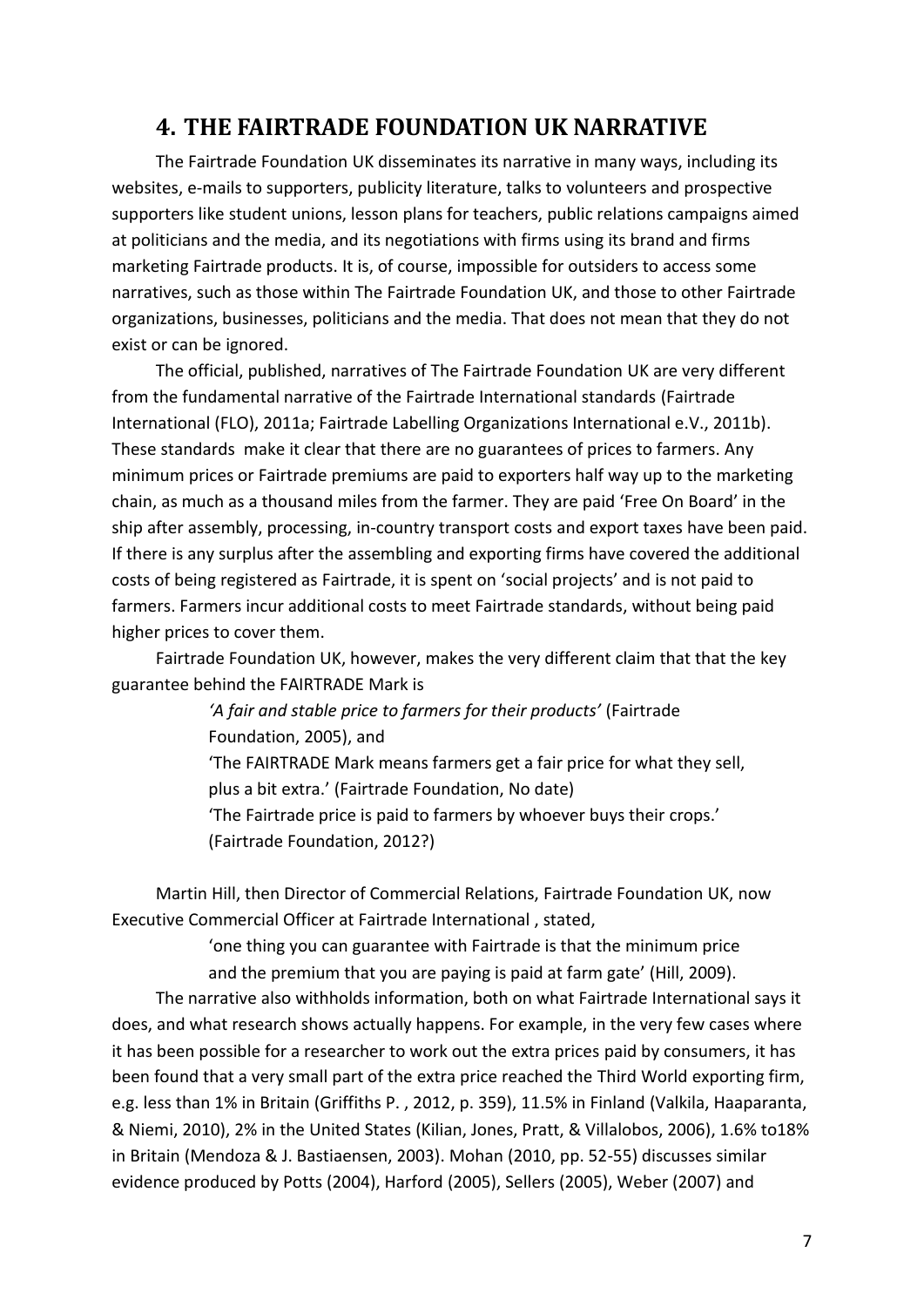#### Jacquiau ( 2006 ).

Other research shows that the additional costs of marketing Fairtrade can mean that the marketing firms make a loss from being Fairtrade certified (Weber J. , 2007; Weber J. G., 2011; de Janvry, McIntosh, & Sadoulet, 2010; Berndt C. E., 2007; Berndt C. , 2007). In this case they certainly have to pay farmers lower prices than they would if they were not Fairtrade certified. This also happens when the firms are less efficient than competing traders: the Fairtrade system gives the certified marketing companies (cooperatives) a monopsony, so farmers cannot sell elsewhere even if they are offered a better price.

Similarly, the narrative withholds information about research contradicting the claims that

> 'The international Fairtrade system monitors and audits the product supply chains to make sure the producers are genuinely getting the money' (Fairtrade Foundation, 2006, p. 1),

and that there is other audit (Fairtrade International (FLO), 2011a, p. 3; Fairtrade International (FLO), 2011a, p. 4). Very little time is spent on the audit (FLO-CERT Gmbh, 2011), and the audit covers dozens of criteria, including handling of pesticides, labour practices etc. There have been frequent complaints over the years of the grossly inadequate audits (e.g. Christian Jacquiau cited in Hamel, (2006), Hamel (2006), Weitzman (2006; 2006b), Valkila (2009, p. 3023), Moore (2004) and Reed (2009).

There have also been frequent complaints that importers do not pay the guaranteed prices (de Janvry, McIntosh, & Sadoulet, 2010; Raynolds, 2009; Valkila, Haaparanta, & Niemi, 2010; Valkila J. , 2009). De Janvry, McIntosh, and Sadoulet (2010) show the very complex analysis needed to determine whether or not the exporter has been paid the Fairtrade price: it takes months rather than days, and certainly cannot be carried out in the three days of FLO-CERT audit, even if the large number of non financial criteria that should be covered in the audit are ignored. They show that an exporter serving 300 cooperatives was paid substantially less than the guaranteed price over a 12 year period, with between 66% and 83% of the price premium being stolen by importers in some years.

There is no research to support the claim that the Fairtrade marketing system is a miraculous new invention: the in-country marketing system is the mainstream cooperative marketing system, established 150 years ago and it uses the same traders and the same distributors in the UK as non-Fairtrade brands. And many cooperative marketing systems have used special claims to get a price above the normal market price.

### **5. THE RETAILERS' NARRATIVES**

The Fairtrade Foundation UK controls the advertising used by retailers, so their narratives are much the same. There is one major difference though. The firms sell directly to consumers and so are subject to The Consumer Protection from Unfair Trading Regulations (Great Britain, 2008; European Council, 2005)which make it a criminal offence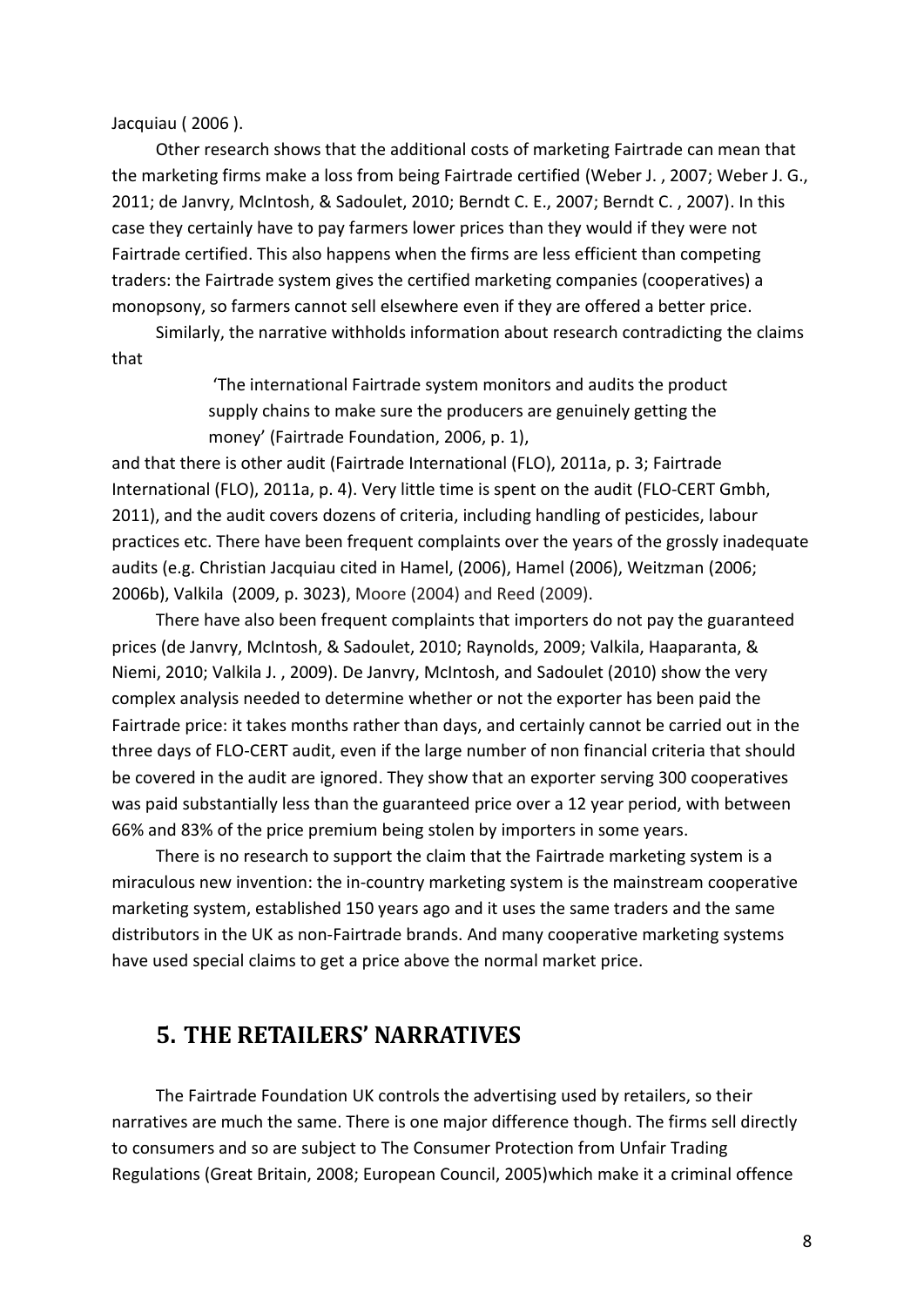carrying 3 years' imprisonment to mislead customers in a way that 'causes or is likely to cause the average consumer to take a transactional decision he would not have taken otherwise'. This includes

- Making false and misleading claims (and this includes using information that is factually correct to support the false or misleading claims). This would cover claims that (some) of the extra money paid goes to farmers as increased prices.
- Hiding or omitting material information. This would cover failure to tell the consumers that the primary objective in selling Fairtrade is to increase profits, with any charitable effect being negligible. It would cover failing to tell consumers what a small proportion of the extra price paid goes anywhere near the consumers' intended recipients. It would cover failing to disclose the extra price paid.
- Providing information in a way which is unclear, unintelligible, ambiguous or untimely.

Major supermarket chains in the UK are aware of the discrepancy between the facts and the discourse, and that they are misleading customers.

## **6. USING VOLUNTEERS TO MARKET THE BRAND**

The Fairtrade Foundation UK uses volunteers as a key part of its marketing and has a well-organized system for recruiting, inspiring, training and directing them. A major benefit of using volunteers is increased credibility. People mistrust a message from people who are making money out of a product, including employees of companies or charities. They are more likely to trust a friend who appears to have done her homework on the facts. A second benefit is market segmentation: the volunteers can tailor their message to the individuals, colleagues, schools or churches they are trying to influence. An important benefit is that the volunteers are not paid and often collect donations for The Fairtrade Foundation UK. Firms sometimes take advantage of this: Davies and Crane (2003) report that a private commercial firm selling fair trade was quite happy to make use of volunteers who thought that they were helping poor farmers, when they were in fact increasing the firm's profits. A fourth benefit is that a small group of volunteers can have a big effect: for example, two dozen students form a group to make their university into a Fairtrade University; they launch a campaign and put a motion to the Students' Union; nobody is violently opposed, and most people are neutral but broadly sympathetic to the Third World, so it goes through on the nod. Fairtrade suppliers then get a monopoly. (McCracken (2014) describes the first such campaign and the follow-up over ten years.) Another benefit is that what the volunteers say is not subject to the 'Unfair Trading' legislation, as they do not sell to consumers (Great Britain, 2008).

Individuals fantasize on the basis of what they have heard from Fairtrade and from other volunteers, about what Fairtrade does and achieves. They then talk to each other and build up a group narrative. Inevitably, individuals construct a fantasy based on their own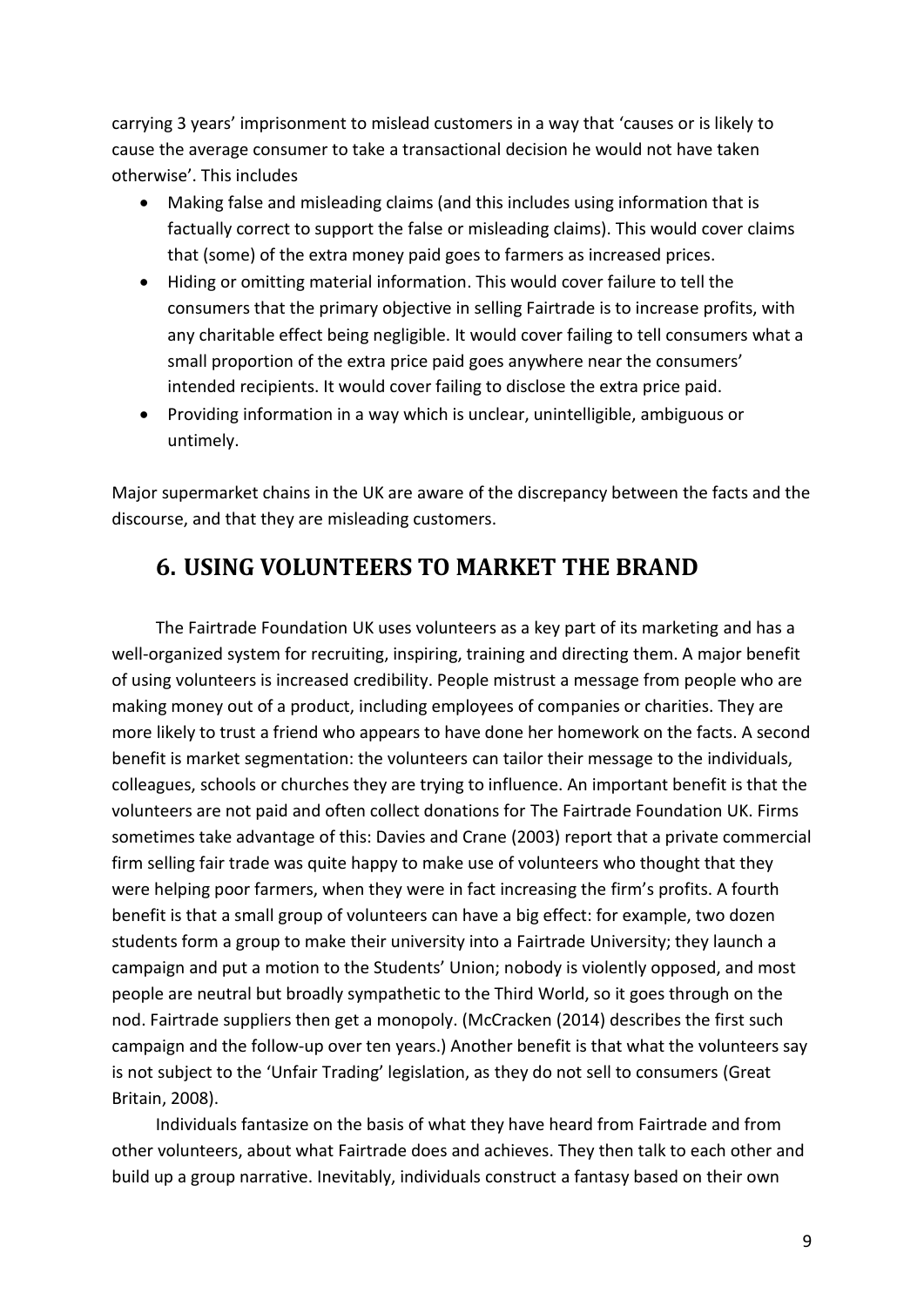ideals and values, noticing and giving prominence to anything that supports these. As individuals tend to be friends with people who have similar ideals and values, their particular fantasies are likely to chime with those of their friends and so to be very powerful indeed. There is a feedback loop which means that perceptions may get less and less accurate with each iteration. Again, it is easy to produce examples of wildly inaccurate perceptions, but difficult to show how widely they are held, and by whom.

The result is that there is a highly segmented marketing message targeted by individual volunteers at friends, acquaintances and their personal networks of interested organizations, tapping into their shared values. Wheeler (2012a, p. 498) shows how different messages are prepared and delivered to churches and to synagogues, for instance.

Volunteers need not be individuals or small groups: often firms and institutions, such as charities, schools, universities, city councils and government departments, perform the function of unpaid volunteers promoting the brand. In some cases there may be the incentive of laundering the institution's image by linking it to a brand that is widely perceived to be 'ethical'. Malpass, Cloke, Barnett and Clarke (2007) show the power of having convinced Fairtrade supporters in the government or in public organizations when activists are trying to persuade them to become a Fairtrade town, city or country. It is particularly useful to have a supporter who is in charge of purchasing. See also McCracken (2014).

Wheeler (2012a) carried out sociological participant observer research into Fairtrade volunteers and activists and found that

> 'Those who are involved in Fairtrade Town networks are joined together in a collective movement that celebrates and promotes Fairtrade through the organisation of Fairtrade events and local campaigning activities. These quasi-religious networks are guided by The Fairtrade Foundation (FTF) in the UK who discursively construct and appeal to the all-inclusive category of the 'consumer' in campaigning material aimed at already-committed Fairtrade supporters, at the same time as encouraging mainstream retailers to shift product-lines to Fairtrade'.

Wheeler applies the theory of practice to analyse how activist-volunteers are created by engagement in social practice and 'demonstrates how consumption is shaped by shared structures of knowledge, institutional frameworks and infrastructures of provision.' This is compatible with the social discourse approach of the present paper.

Wheeler (2012b) studied the main campaign of the year, the Fairtrade Fortnight, as a participant observer in 2008. This campaign was financed by firms selling Fairtrade – importers, packers and retailers – but most of the 12,000 campaign events were organized by volunteers and activists. The main objectives of the Fairtrade Fortnight are to get volunteers and activists to celebrate the fact that they are activists, to reinforce their enthusiasm, to train them, and to recruit more activists, not least schools, teachers and pupils. Training courses are run by firms profiting from Fairtrade, by The Fairtrade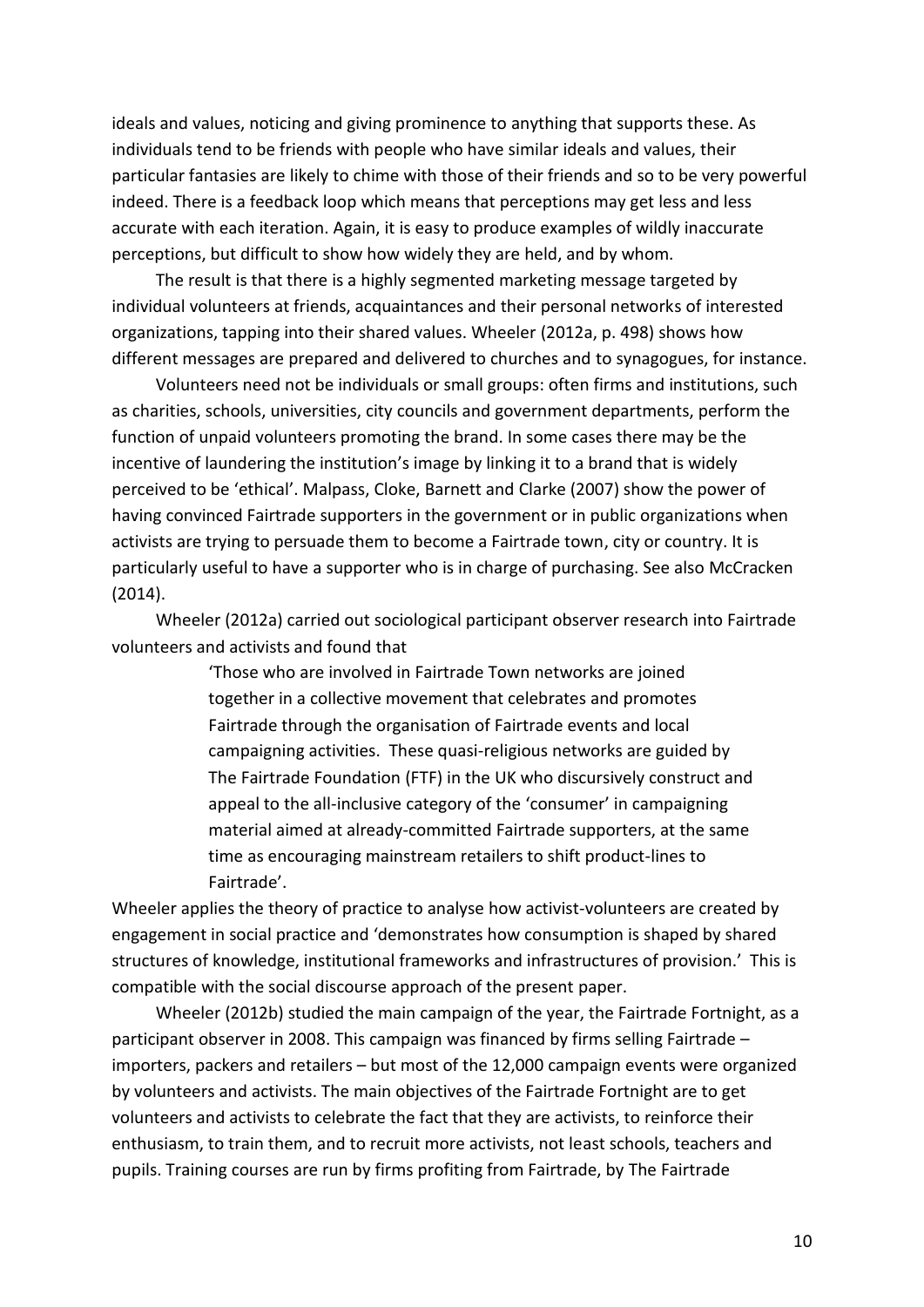Foundation, which is funded by these firms, and by volunteers. There is also a marketing push, with supermarket chains running special programmes. Activists are asked to lobby politicians.

Malpass, Cloke, Barnett and Clarke (2007) present an analysis of the campaign to make Bristol a Fairtrade City, based on participatory observation. It identifies the many objectives of the City Council, including the laundering of the image of a city famous for its role in the slave trade, and distinguishes the role and objectives of politicians and the council officers. The campaign involved many different organizations and volunteer groupings, with different objectives. A major part of the campaign was devoted to constructing a social discourse which would make the decision politically acceptable. There was a quite deliberate process of constructing a discourse that would be widely acceptable to groups which might not agree on supporting any given concept of Fairtrade, groups such as greens, local farmers, and groups supporting Trade Justice or sustainability for instance. The social discourse that was produced bears little relation to the discourse contained in the Fairtrade International Standards, but the authors of the paper, Malpass, Cloke, Barnett and Clarke, themselves have a narrative that bears little relation to the standards or to research on the application of the standards.

### **7. MARKETING TO SCHOOLCHILDREN**

The marketing campaign aimed at children, and, indirectly, their parents, is particularly powerful. Fairtrade is part of the curriculum, appearing in a range of subjects throughout a child's school career, from infants onwards. I have analysed this in detail elsewhere (Griffiths P. , 2014). The campaign meets the definition of indoctrination using the classic criteria of 'intention of the teacher, the methods employed by the teacher, or the doctrinal nature of the subject matter' (Siegel 2009, 27), (bearing in mind that the teachers may also be subjected to indoctrination.) The teaching material states explicitly that its intention is to increase sales of a commercial brand, Fairtrade, not to educate. The methods are not those of normal teaching, but are aggressive marketing, including full 45-minute periods of guided visualization, whole day sessions on Fairtrade, social pressure including getting the school certified as a 'Fairtrade School' and participation in the Fairtrade Fortnight, and religious pressure with Fairtrade assemblies and getting children to pray that they should consume Fairtrade goods. The teaching material is doctrinal: it contains neither hard fact nor logic and no critical thinking or discussion of alternative views. That is to say the campaign would be unacceptable even if the teaching material were correct, but its claims are contradicted by the Fairtrade standards and by the research evidence.

## **8. MEDIA NARRATIVES**

The media make their money by presenting the mix of stories their customers want to hear and suppressing others. They may suppress stories about popular stars like Jimmy Saville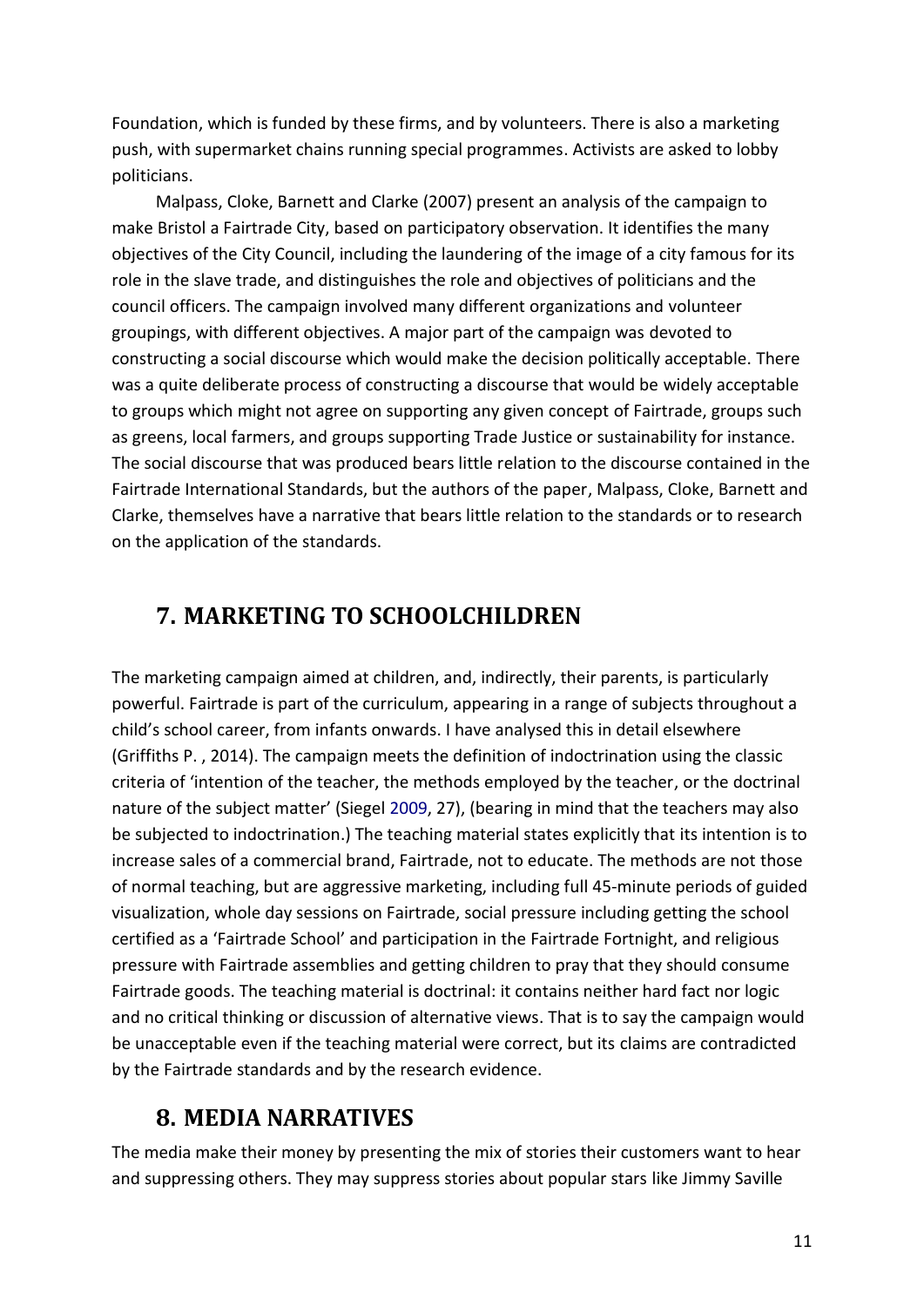and Rolf Harris. They may suppress stories that upset advertisers (Tran & Plunkett, 2015) or that do not suit the business or political interests of the media owners. The media coverage of Fairtrade is overwhelmingly positive, far more so than the academic narratives.

Examples of suppression of stories criticizing aspects of Fairtrade show that it does happen, but it will never be possible to say how common this is. For example, I have been approached by ten different press and TV reporters who have been disturbed by what they found and did not find when they visited Fairtrade cooperatives and farmers in the Third World. I produced the research evidence that confirmed their observations and explained them. Their stories were spiked. An editor of a top newspaper refused to publish my article on Fairtrade on the grounds that, 'We are in the feel-good business. We do not attack popular institutions or tell our readers that they have been fooled', but she did arrange for the article to be published elsewhere, in a magazine.

## **9. THE ACADEMIC DISCOURSE**

There is an academic discourse on Fairtrade and this is of course influenced by the more general social discourse, as is recognized in a Critical Discourse Analysis for example:

> 'Continuing a tradition that rejects the possibility of a "value-free" science, they argue that science, and especially scholarly discourse, are inherently part of and influenced by social structure, and produced in social interaction. Instead of denying or ignoring such a relation between scholarship and society, they plead that such relations be studied and accounted for in their own right, and that scholarly practices be based on such insights. Theory formation, description, and explanation, also in discourse analysis, are sociopolitically "situated," whether we like it or not. Reflection on the role of scholars in society and the polity thus becomes an inherent part of the discourse analytical enterprise.' (Van Dijk, 2003, pp. 352-3)

There is a body of research showing that referees are more likely to reject papers that produce results that disagree with their beliefs (Bornmann, 2011). Since many of our universities have declared themselves 'Fairtrade Universities', have research groups concentrating on Fairtrade and even employ administrators to publicize Fairtrade to members of the university, one might expect that most referees will believe that Fairtrade is a Good Thing, and at least demand a higher standard of proof for results that are not favourable to Fairtrade. When Cramer, Johnston, Oya, Mueller, and Sender produced a major study whose results were not what Fairtrade supporters wanted, the UK government, which had financed the study, held up publication for three months because 'advocates of Fair Trade might find some of the findings controversial' while the Fairtrade industry and pro-Fairtrade academics did 'fact checking' (2014a, p. 8). In reality the findings were in line with research results over the years. Since none of the studies supporting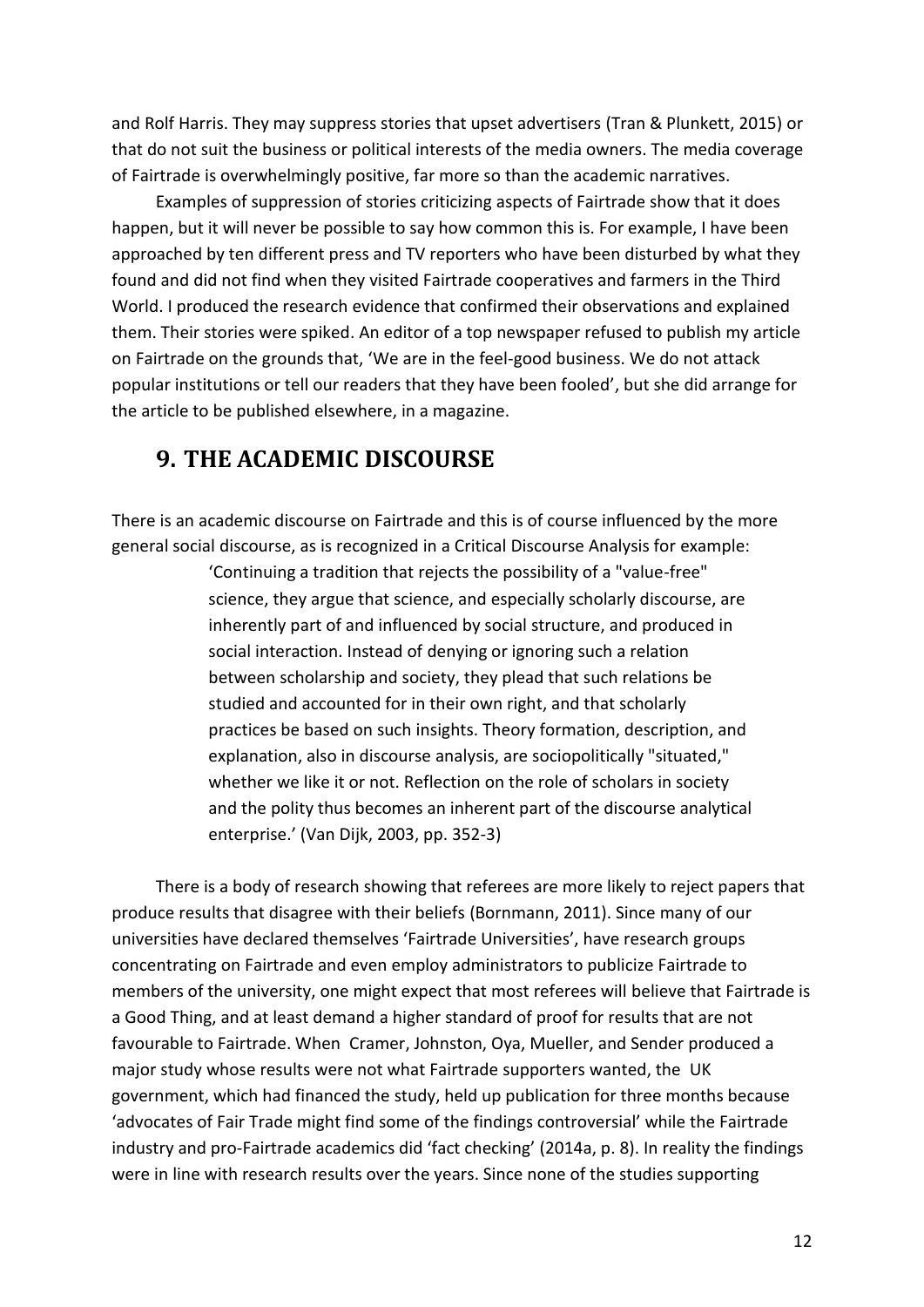Fairtrade are subjected to this prepublication scrutiny, we have a clear case of government biasing research. It is alarming that there was no outcry from the academic community.

Papers on Fairtrade are likely to be refereed by 'Fairtrade specialists' who may be expected to have strong beliefs, though the discipline best equipped to analyse them is agricultural marketing economics. Fairtrade is, however, almost absent from the agricultural marketing literature because it is not new: the marketing, other than the aspects discussed in this paper, is a mainstream system that has been analysed in depth over more than a century. The special claims made for the Fairtrade version are not likely to convince a marketing economist.

Fairtrade marketing makes major claims for the impact of its system. I have not been able to find any studies that met the generally accepted requirements for an impact study (as discussed in Clemens & Demombynes (2010)), Gertler, Martinez, Premand, Rawlings, & Vermeersch (2011), Angelucci & Di Maro (2010), Winters, Maffioli, & Salazar (2011; 2010), Cramer, Johnston, Mueller, Oya and Sender (2014b) for instance.) At the least, this means that a meaningful study would be very expensive - £692,959 for the studies by Cramer, Johnston, Oya, Mueller, and Sender (2014a, p. 6). I have questioned whether a meaningful impact study of Fairtrade can be carried out at all because of the way in which it operates (Griffiths P. , 2012).

Much of the literature consists of reports of surveys with no theoretical input, usually done by students and published on web sites. These have been strongly criticized (Cramer, Johnston, Oya, & Sender, 2014a; Griffiths P. , 2010; Griffiths P. , 2012). There is very little research with a rich theoretical basis. There are a few studies with pure theory and arbitrary, non-empirical, assumptions (See Griffiths (2013) for a comment on one of these).

The coverage of the research is strongly influenced by the Fairtrade industry. It is easy to prevent certain lines of research by withholding information, on prices and margins within Britain, on the accounts of Fairtrade cooperatives, on what happens to the money collected by Fairtrade International or what exactly happens to the money that does reach the exporter for instance. Access to Fairtrade cooperatives may be restricted to people who are fervent supporters of the brand.

### **10. THE POLITICAL NARRATIVE**

Fairtrade approaches politicians directly and through volunteers (Wheeler, 2012a, pp. 502, 503). As politicians stand to gain votes by supporting a popular cause and to lose them by opposing it, it has all party support. Government and local government in the UK support Fairtrade by cash donations, by donations of publicly financed labour such as the time of teachers, and public servants, by employing Fairtrade support officers within their organizations, and by financing Fairtrade publicity organizations such as the Scottish Fair Trade Forum. They also become Fairtrade Towns, Fairtrade Cities and Fairtrade Governments, giving Fairtrade suppliers a monopoly position. It would be impossible to quantify the costs, but there is no reason to believe that these costs alone are lower than the amount of money reaching rural areas in the Third World. The opportunity costs are far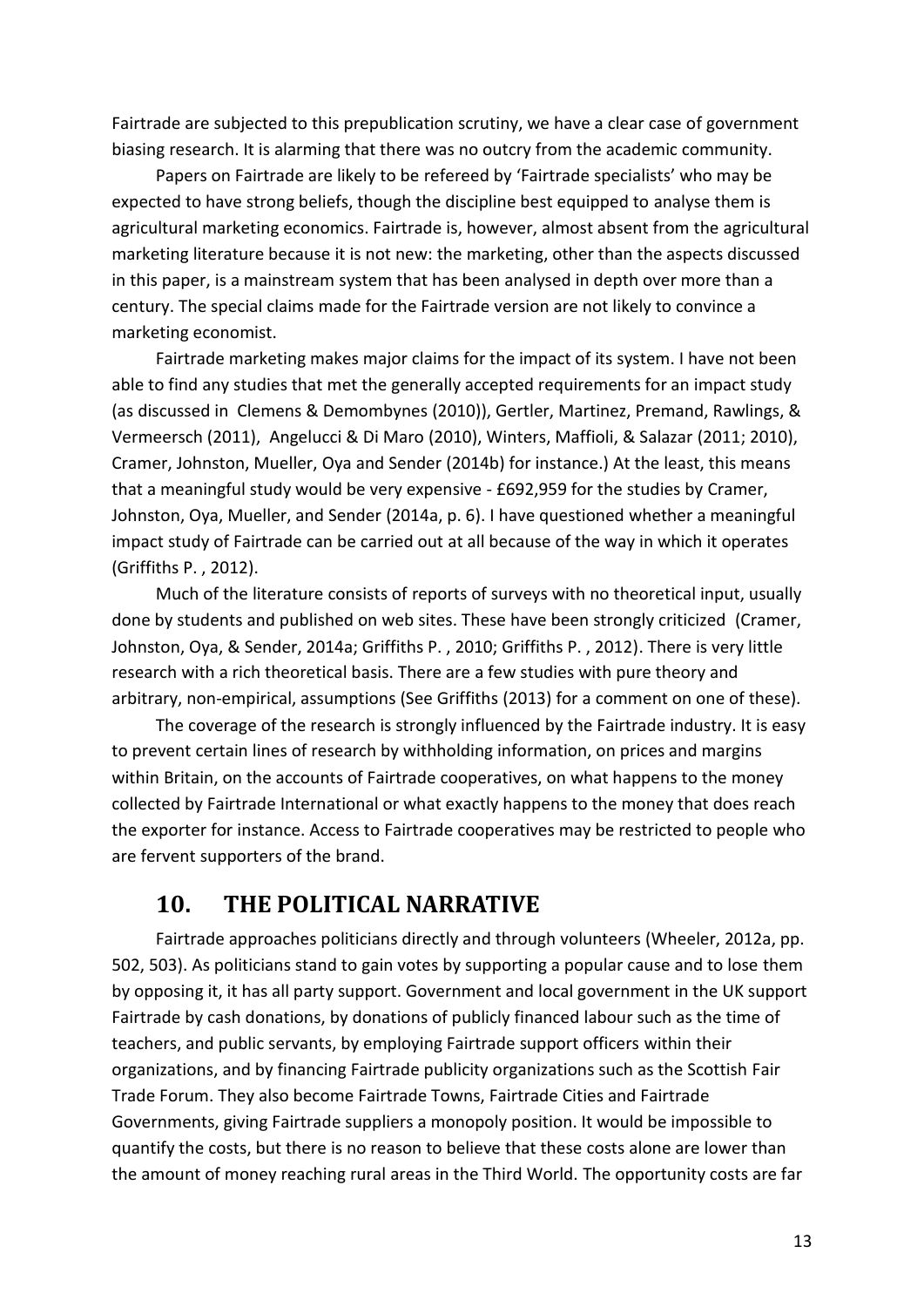higher than the benefits Fairtrade claims.

Civil servants and law-enforcement authorities face two problems. They may be keen supporters of Fairtrade, in which case they may not apply their professional skills dispassionately and in line with the law. Or they may see problems, but consider politically inexpedient for their masters and bad for their careers to do anything about them.

### **11. CONTROLLING THE DISCOURSE**

The control in this marketing system is not exercised by an all-powerful central body dictating what may or may not be said. The system gives the 'right' speakers power – giving them a platform. It gives less powerful speakers marketing material to influence what they say, and again gives them a platform. It influences the social discourse produced by correcting narratives with misperceptions that harm the Fairtrade brand and failing to correct any with misperceptions that favour it. It limits access to the discourse by people whose narratives are unfavourable to Fairtrade. It is in fact the control of social discourse by powerful speakers described by Van Dijk (2003, p. 357).

It would be wrong to ignore these narratives and discourses because they have not been measured or quantified, just as it is wrong to ignore other economic phenomena, such as prices, when we have no meaningful statistics on them. Clearly most of the public relations of Fairtrade International and The Fairtrade Foundation UK are not observable directly, though some are, and some can be construed from media stories. However, we can, for instance, compare one of the narratives produced by Fairtrade International with one very different narrative produced by The Fairtrade Foundation UK, and the narratives produced by The Fairtrade Foundation and some charities to guide teachers, though we cannot examine the narratives that the teachers then give to their pupils, nor how the pupils understand them, nor what message the pupils then give to their parents and local shopkeepers, or how they process and understand it (Griffiths P. , 2014). We can observe some of the totally inaccurate conclusions that people have derived from their social discourse in the many blogs and comments on the internet, or in conversation, but it is not possible to say how common these perceptions are, or whether they are representative of significant segments of the market.

Asking people what their perceptions are gives incorrect impressions: stated purchasing patterns seldom reflect actual purchases. If an interviewer asks people using System 1 why they made their decision, or what they believe about Fairtrade, they have to switch into System 2 to analyse their decision or their belief before they can talk about it. This may cause them to produce a different analysis, or to construct a rationalization to support their action, possibly producing new fantasies to do so. Inevitably, any question, even the fact that they are asked to discuss the matter, changes the belief, and the quality of that belief. In my economic research on agricultural marketing and policy, for instance, I interview people who have made serious, evidence-based decisions using theory (i.e. System 2) and I expect that they change their perceptions and often their conclusions as a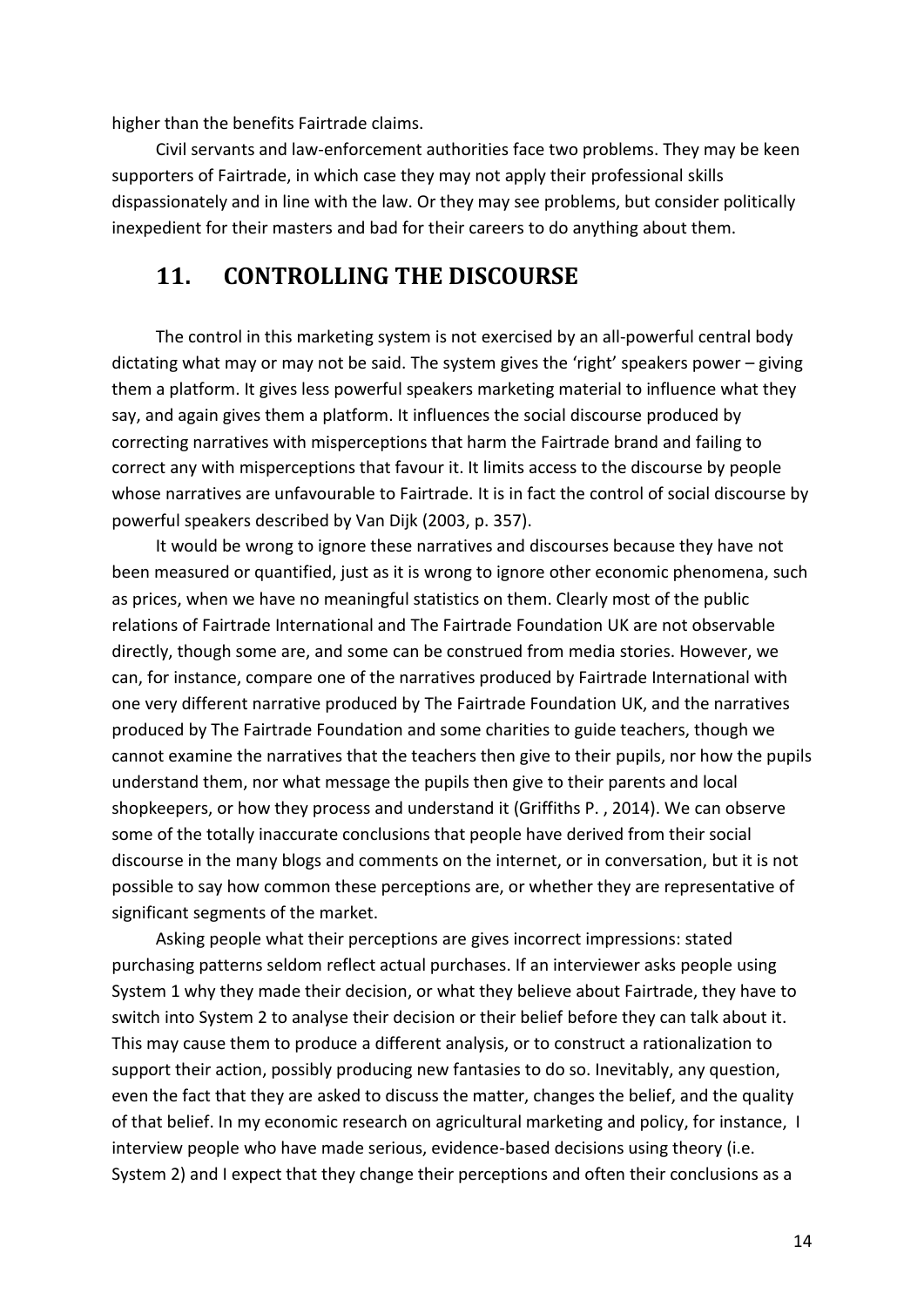result of an interview process based on listening rather than questioning (Griffiths P. , 2003). This means that it is not possible to find out which narratives determine what people think about Fairtrade, or what they think about Fairtrade at the point of purchase. Revealed preference does not disclose this.

What we do know, beyond any doubt, is that this marketing system has been extraordinarily successful. Good people, generous people, throughout the world are spending £4.4 billion a year on Fairtrade (Smithers, 2014) in the belief that the extra money they spend goes as higher prices for farmers. It does not.

## **Bibliography**

Andresen, K. (2006). *Robin Hood marketing: stealing corporate savvy to sell just causes.* San Francisco: Jossey-Bass.

Angelucci, M., & Di Maro, V. (2010). *Project Evaluation and Spillover Effects. Impact Evaluation Guidelines,.* Washington, DC:: Strategy Development Division, Technical Notes No. IDB-TN-136 (Inter-American Development Bank). Accessed at http://wwwpersonal.umich.edu/;.

Ballet, J., & Carimentrand, A. (2010). Fair Trade and the Depersonalization of Ethics. *Journal of Business Ethics* , 92:317–330.

Berndt, C. (2007). *Does Fair Trade Coffee Help the Poor?* Washington DC: Mercatus Center, George Mason University.

Berndt, C. E. (2007). *Is Fair Trade in coffee production fair and useful? Evidence from Costa Rica and Guatemala and implications for policy.* Washington DC.: Mercatus 65 Policy Series, Policy Comment 11, Mercatus Centre, George Mason University:.

Bornmann, L. (2011). Scientific peer review. *Annual Review of Information Science and Technology* , Volume 45, Issue 1, pages 197–245.

Bowbrick, P. (2014). *The Economics of Quality, Grades and Brands.* London: Routledge Revivals.

Charteris-Black, J. (2014). *Analysing Political Speeches.* Basingstoke and New York: Palgrave Macmillan.

Clemens, M. A., & Demombynes, G. (2010). *When Does Rigorous Impact Evaluation Make a Difference? The Case of the Millennium Villages.* World Bank Policy Research Working Paper 5477,.

Cramer, C., Johnston, D., Mueller, B., Oya, C., & Sender, J. (2014b). How to do (and how not to do) fieldwork on Fair Trade and rural poverty. *Canadian Journal of Development Studies* , 35:1 170-185.

Cramer, C., Johnston, D., Oya, C., & Sender, J. (2014a). *Fairtrade, Employment and Poverty Reduction in Ethiopia and Uganda.* London: SOAS.

Davies, I. A., & Crane, A. (2003). Ethical Decision Making in Fair Trade Companies. *Journal of Business Ethics* , 45: 79–92.

de Janvry, A., McIntosh, C., & Sadoulet, E. (2010). *Fair Trade and Free Entry:The*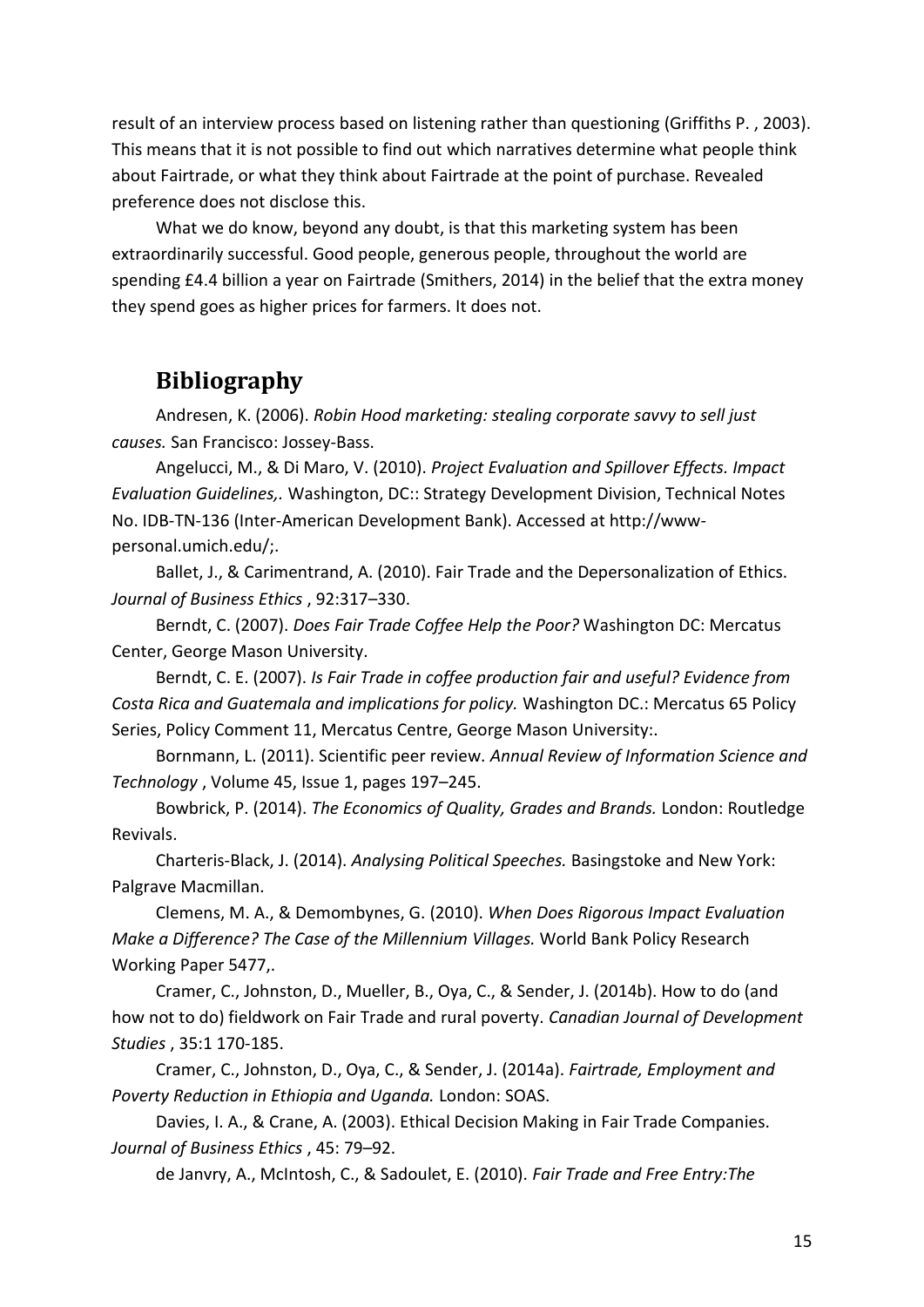*Dissipation of Producer Benefits in a Disequilibrium Market.* Retrieved December 24, 2012, from http://are.berkeley.edu/~alain/workingpapers.html

Epstein, S. (1994). Integration of the cognitive and the psychodynamic unconscious. *American Psychologist* , 49, 709-724.

European Council. (2005). *Directive 2005/29/EC "Unfair Commercial Practices Directive".* Retrieved May 27, 2011, from http://eur-

lex.europa.eu/LexUriServ/LexUriServ.do?uri=CELEX:32005L0029:EN:NOT

European Council. (2011). *Directive 2011/83/EU on consumer rights.* Brussels.

Fairtrade Foundation. (2005). *Are consumers getting a fair deal from Fairtrade products?* Retrieved May 22, 2011, from Fairtrade.org.uk:

http://www.fairtrade.org.uk/includes/documents/cm\_docs/2008/R/1\_Retail\_pricing.pdf Fairtrade Foundation. (2013a). *Fairtrade Fortnight 2014 Marketing Materials Manual.* Retrieved Jan 7, 2014, from

http://www.fairtrade.org.uk/includes/documents/cm\_docs/2013/F/Fairtrade%20Fortnight %202014%20General%20Manual.pdf

Fairtrade Foundation. (No date). *Fairtrade Makes a Difference - Your Fairtrade activity guide.* Retrieved March 22, 2013, from Fairtrade.org.net: http://www.fairtrade.org.uk/includes/documents/cm\_docs/2011/P/Pupil%20Leaflet%20an

d%20Activity%20Sheet.pdf

Fairtrade Foundation. (2013b). *Marketing Materials Manual Banana stockists.* Retrieved 1 7, 2014, from

http://www.fairtrade.org.uk/includes/documents/cm\_docs/2013/S/1\_Stick%20with%20Fon cho%20Marketing%20Manual.pdf

Fairtrade Foundation. (2012). *Marketing Materials Manual: creative principles and design guidelines for business.* Retrieved January 7, 2014, from Fairtrade:

http://www.fairtrade.org.uk/includes/documents/cm\_docs/2011/F/F2012%20Marketing%2 0materials%20manual\_171011.pdf

Fairtrade Foundation. (2006). *Retail pricing of Fairtrade Products.* Retrieved 3 7, 2013, from http://www.fairtrade.org.uk/what\_is\_fairtrade/faqs.aspx

Fairtrade Foundation. (2012?). *Teaching and Learning Notes.* Retrieved 3 22, 2013, from

http://www.fairtrade.org.uk/includes/documents/cm\_docs/2011/T/Teaching%20and%20Le arning%20Worksheets.pdf

Fairtrade International (FLO). (2011a). *Fairtrade Standard for Coffee for Small Producer Organizations version: 01.04.2011.* Retrieved 1 15, 2013, from

http://www.fairtrade.net/fileadmin/user\_upload/content/2009/standards/documents/201 2-04-01\_EN\_SPO\_Coffee.pdf

Fairtrade International. (2013). *Annual Report 2012-2013.* Retrieved Dec 15, 2013, from Fairtrade International:

http://www.fairtrade.net/fileadmin/user\_upload/content/2009/resources/2012- 13 AnnualReport FairtradeIntl web.pdf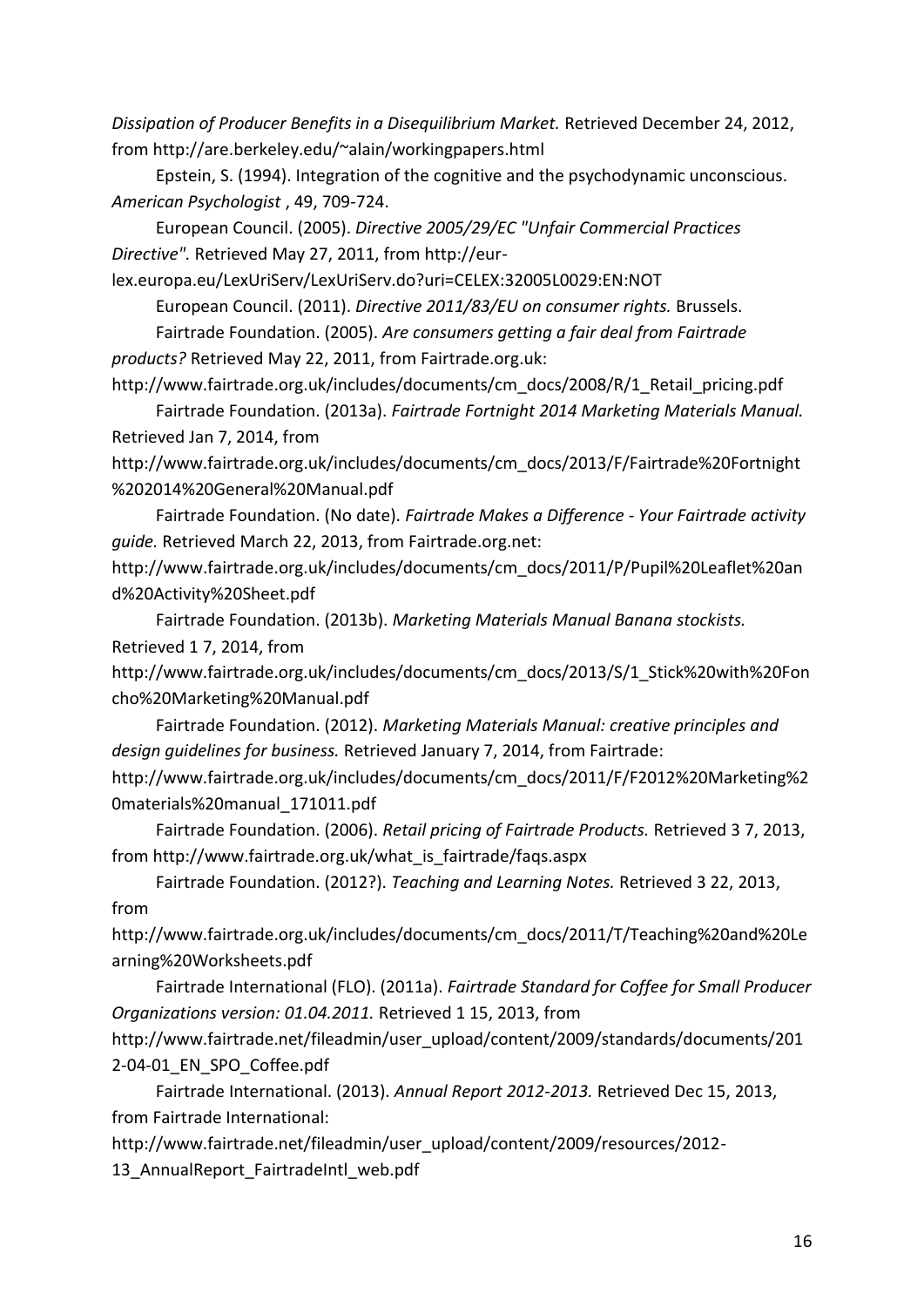Fairtrade Labelling Organizations International. (2010). *Annual Report 2009-2010.* Retrieved May 27, 2011, from

http://www.fairtrade.net/fileadmin/user\_upload/content/2009/resources/FLO\_Annual-Report-2009\_komplett\_double\_web.pdf

Fairtrade Labelling Organizations International e.V. (2011b). *Generic Fairtrade Trade Standard.* Retrieved 1 15, 2013, from

http://www.fairtrade.net/fileadmin/user\_upload/content/2009/standards/documents/201 2-04-02\_GTS\_EN.pdf

FLO-CERT Gmbh. (2011). *Fee System Small Producer Organization - Explanatory Document.* Retrieved January 3, 2013, from http://www.flo-cert.net: http://www.flocert.net/flo-cert/35.html

Gertler, P. J., Martinez, S., Premand, P., Rawlings, L. B., & Vermeersch, C. M. (2011). *Impact Evaluation in Practice.* Washington: World Bank (http://www.worldbank.org/pdt).

Great Britain. (2008). *The Consumer Protection from Unfair Trading Regulations.* London: The Stationery Office.

Griffiths, P. (2012). Ethical Objections to Fairtrade. *Journal of Business Ethics* , 105 (3) 357-373.

Griffiths, P. (2014). Fairtrade in Schools: teaching ethics or unlawful marketing to the defenceless? *Ethics in Education , http://dx.doi.org/10.1080/17449642.2014.978122* .

Griffiths, P. (2013). Fairtrade: comment on Tedeschi and Carlson. *Journal of International Development* , DOI: 10.1002/jid.2965.

Griffiths, P. (2010). Lack of rigour in defending Fairtrade: a reply to Alastair Smith. *Economic Affairs* , 45-49.

Griffiths, P. (2003). *The Economist's Tale: a consultant encounters hunger and the World Bank.* London and New York: Zed Books.

Hamel, I. (2006, August 6). Fairtrade Firm Accused of Foul Play. *Swiss Info http://www.swissinfo.ch/eng/Fair\_trade\_firm\_accused\_of\_foul\_play.html?cid=5351232 23/12/2009* .

Harford, T. (2005). *The Undercover Economist, .* Oxford: Oxford University Press.

Hill, M. (2009, October 9). *European Coffee Symposium* . Retrieved from http://www.griffithsspeaker.com/Fairtrade/Who%20is%20telling%20the%20truth%204.wm v

Jacquiau, C. ( 2006 ). *Les Coulisees du Commerce Équitable.* Paris: Mille et Une Nuits.

Kilian, B., Jones, C., Pratt, L., & Villalobos, A. (2006). Is Sustainable Agriculture a Viable Strategy to Improve Farm Income in Central America? A Case Study on Coffee'. *Journal of Business Research* , 59(3), 322–330.

Leith, S. (2011). *You talkin to me? Rhetoric from Aristotle to Obama.* London: Profile Books.

Malpass, A., Cloke, P., Barnett, C., & Clarke, N. (2007). Fairtrade urbanism? The politics of place beyond place in the Bristol fairtrade city campaign. *International Journal of Urban and Regional Research,* , 31(3), pp. 633–645.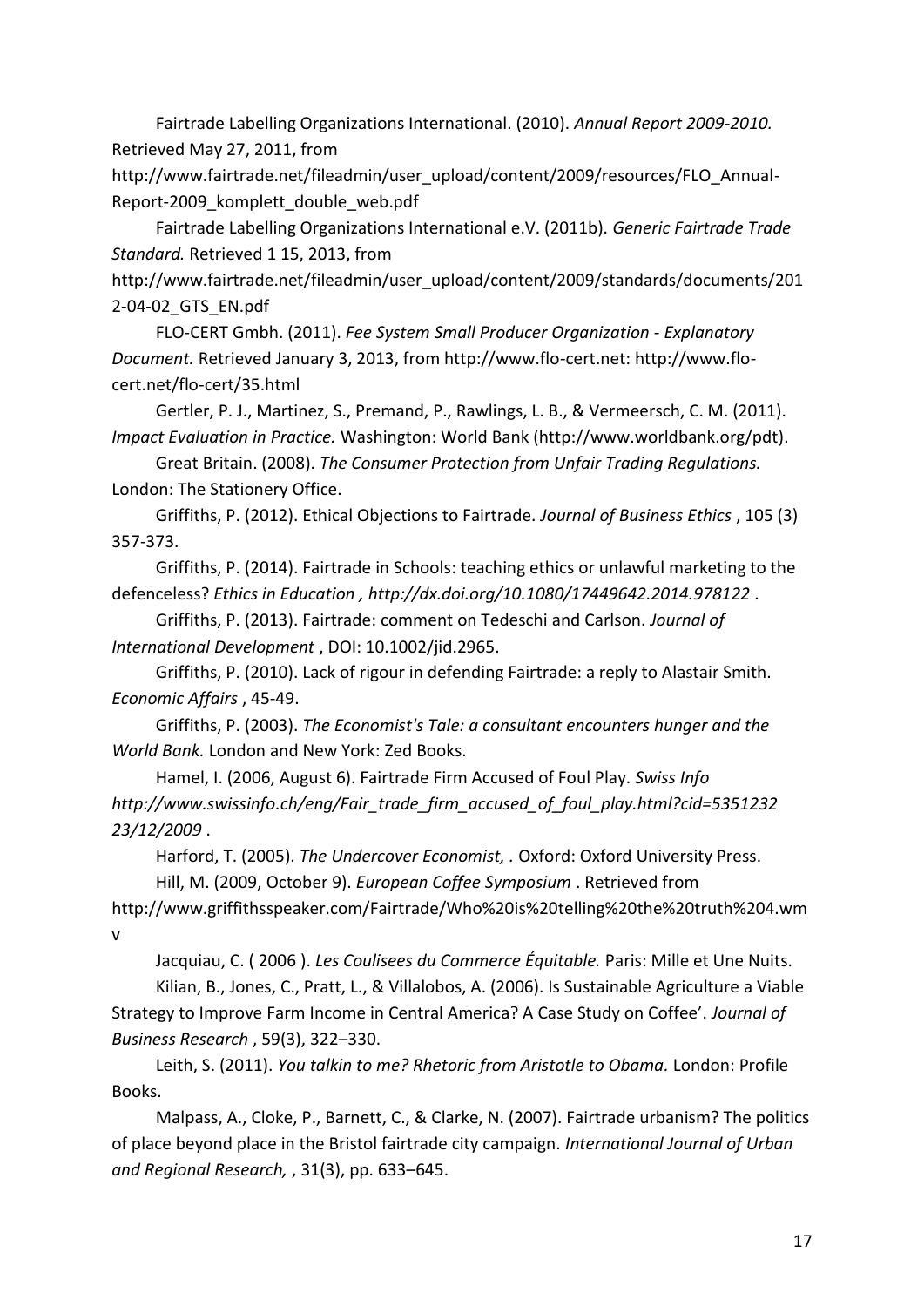McCracken, E. (2014). Forging the Fairtrade Way . *EDIT* , 8-12.

Mendoza, R., & J. Bastiaensen, J. (2003). Fair Trade and the Coffee Crisis in the Nicaraguan Segovias. *Small Enterprise Development* , 14(2), 36–46.

Mohan, S. (2010). *Fair Trade Without the Froth - a dispassionate economic analysis of 'Fair Trade'.* London: Institute of Economic Affairs .

Moore, G. (2004). The Fair Trade Movement: Parameters, Issues and Future Research,. *Journal of Business Ethics* , 53 (August), 73–86.

Potts, N. J. (2004). *Fairness with your coffee?* Auburn, AL: Ludwig von Mises Institute, http://www.mises.org.

Raynolds, L. T. (2009). Mainstreaming Fair Trade Coffee: from Partnership to Traceability. *World Development* , 37 (6) 1083-1093.

Reed, D. (2009). What do corporations have to do with Fair Trade? Positive and normative analysis from a value chain perspective. *Journal of Business Ethics* , 86:3-26.

Sellers, F. S. (2005, December 18 ). Gift-wrapped guilt? *Washington Post* .

Slovic, P. (2007). 'If I look at the mass I will never act'. Psychic numbing and genocide. *Judgement and Decision Making* , 79-95.

Smithers, R. (2014). *Global Fairtrade sales reach £4.4bn following 15% growth during 2013*. Retrieved March 3, 2014, from http://www.theguardian.com/global-

development/2014/sep/03/global-fair-trade-sales-reach-4-billion-following-15-per-centgrowth-2013

Sylla, N. S. (2014). *The Fair Trade Scandal.* London: Pluto Press.

Trading Standards Officers. (2014). Personal communications.

Tran, M., & Plunkett, J. (2015). *Peter Oborne demands inquiry into Telegraph guidelines over HSBC*. Retrieved February 23, 2015, from

http://www.theguardian.com/media/2015/feb/18/peter-oborne-demands-inquiry-intotelegraph-guidelines-over-hsbc-coverage

Valkila, J. (2009). Fair Trade organic coffee production in Nicaragua - Sustainable development or a poverty trap? *Ecological Economics* , 68 3018-3025.

Valkila, J., Haaparanta, P., & Niemi, N. (2010). Empowering Coffee Traders? The Coffee Value Chain from Nicaraguan Fair Trade Farmers to Finnish Consumers. *Journal of Business Ethics* , 97:257-270.

Van Dijk, T. A. (2003). Critical Discourse Analysis. In D. Schiffrin, D. Tannen, & H. E. Hamilton, *The Handbook of Discourse Analysis.* Blackwell.

Walzer, M. (1994, 2001). *Thick and Thin, Moral argument at home and abroad.* Notre Dame: University of Notre Dame Press.

Weber, J. (2007). Fair Trade coffee enthusiasts should confront reality. *Cato Journal* , 27(1): 109–17.

Weber, J. G. (2011). How much more do growers receive for Fair Trade organic coffee. *Food Policy* , 36:677-684.

Weitzman, H. (2006b, September 9). ''Ethical-coffee' workers paid below legal minimum. *Financial Times* .